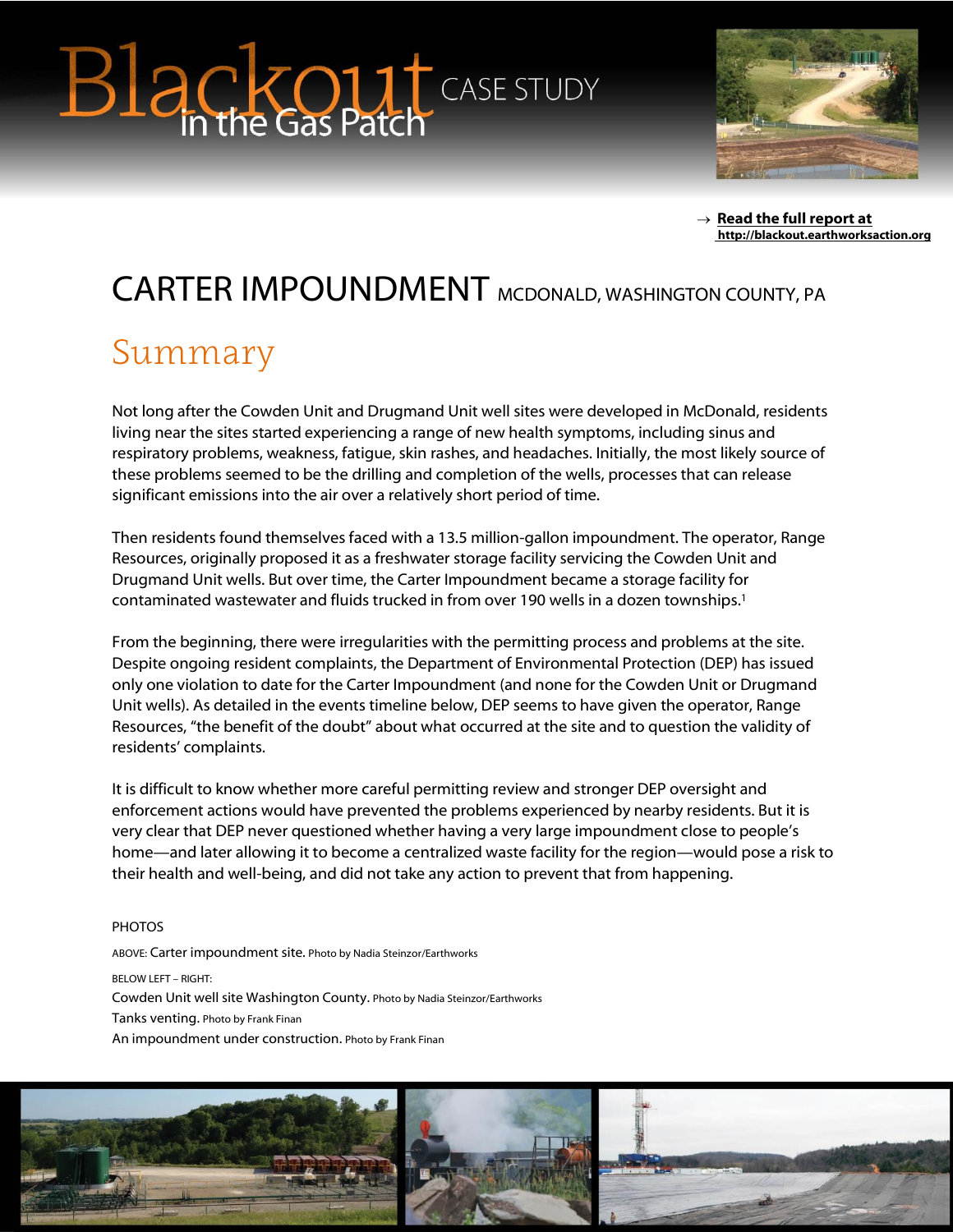## Changing Uses, Same Permit

According to the June 2009 application for an expedited erosion and sedimentation control permit for the Cowden Unit and Drugmand Unit well sites, Range Resources planned to build the Carter Impoundment to provide "water storage for use in hydraulically fracturing Marcellus Shale gas wells." According to a construction activity report, the impoundment was fully constructed and lined by January 15, 2010.

About one week later, Range submitted an application to DEP for a dam permit for the Carter Centralized Impoundment. It's unclear whether this was because Range changed its plans and wanted to have a larger facility, or if DEP may have brought this permitting lapse to the company's attention.

In both the dam permit application and subsequent correspondence with DEP, Range noted that impoundment construction was "in progress" before the application was submitted, as well as including the date construction was completed in the project narrative. DEP then issued the dam permit at the end of March 2010—more than two months after the impoundment had already been built.

On the dam permit application, Range's Regulatory and Environmental Manager indicated that the impoundment would hold freshwater and fracturing fluids; but in a letter to DEP submitted with the application, the same employee wrote that it would be used for "the collection/storage of flowback water" (i.e., wastewater) from hydraulically fracturing gas wells.

Range's intention to store waste was confirmed in a summary of the company's permit application for the Carter Impoundment posted in the Pennsylvania Bulletin (found in a file review), which stated the facility would be used "to collect and store flowback water for the use and re-use of hydraulic fracturing water." In addition, in August 2011, DEP issued a waiver to allow alternative waste management practices (known as an OG71 form), on which Range indicated that the chemical treatment of waste would occur at the site.

Despite these clear indications that waste would be processed at the site, DEP didn't require Range to obtain a Waste Management General Recycling 123 (WMGR123) permit, which covers "Processing, transfer and beneficial use of oil and gas liquid waste to develop or hydraulically fracture an oil or gas well." <sup>2</sup> One of the operating conditions for a WMGR123 is that activities "shall not harm or present a threat of harm to the health, safety, or welfare of the people or environment of this Commonwealth." DEP confirmed that the agency currently requires WMGR123 permits for the processing of wastewater at centralized impoundments—but didn't always do so in the past.

It also doesn't appear that DEP ever required Range to submit new technical information when the intended and actual use of the impoundment changed. Nor did DEP take any action to hold the operator accountable for seeking a dam permit "after the fact," when the dam in question was already constructed.

These permitting issues raise significant questions about whether the originally proposed dimensions, construction standards, and measures for leak control and detection and erosion and sedimentation control were sufficient for a centralized waste impoundment. Dam permit standards were developed for freshwater impoundments and are less stringent than those for wastewater storage—but for several

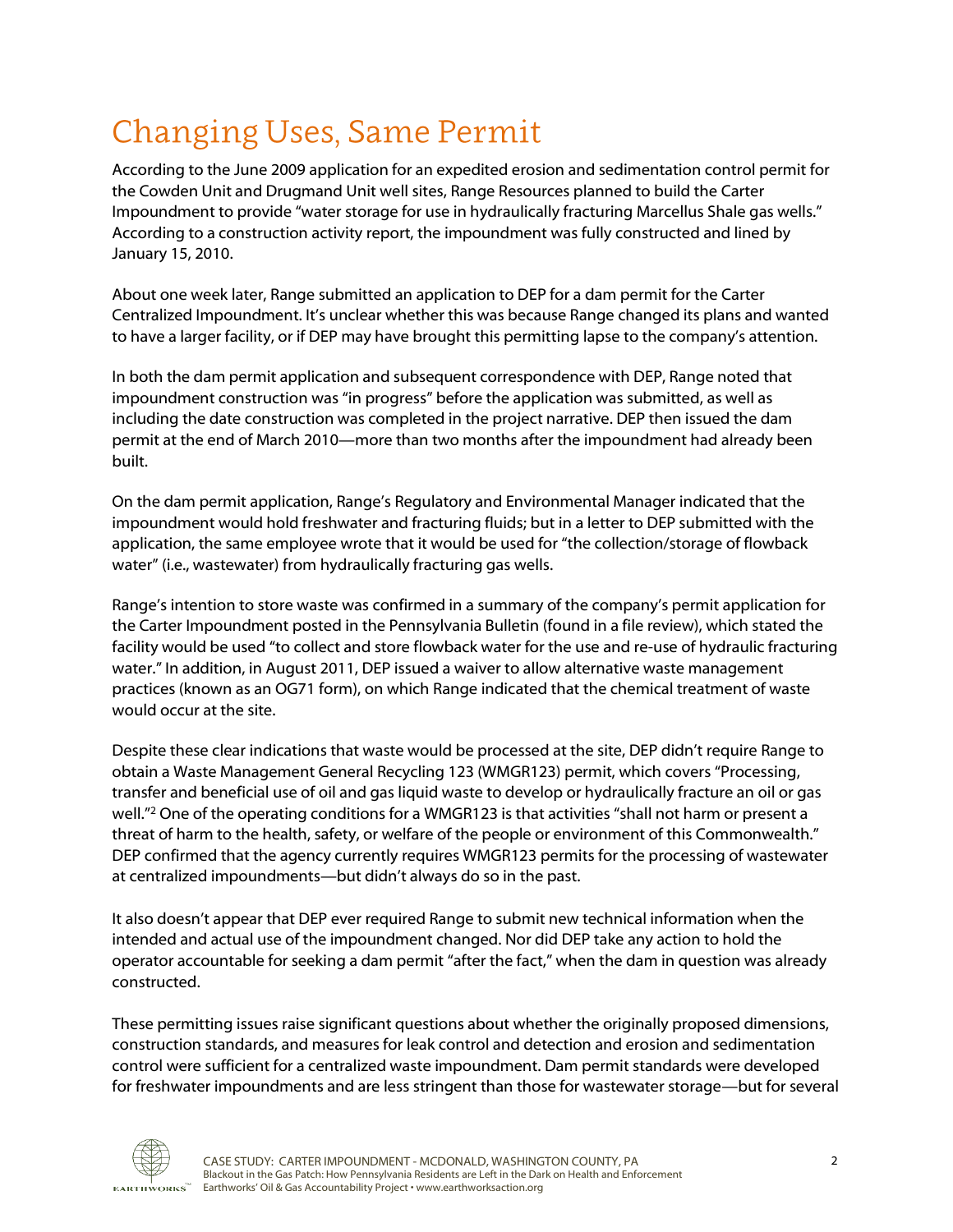years, DEP has been applying them to wastewater impoundments by virtue of requiring the same type of permit.<sup>3</sup>

#### Events timeline for the Carter Impoundment and Cowden Unit and Drugmand Unit well sites

The following events have been compiled from DEP inspection reports and other documents available through file reviews, records in the Oil and Gas Compliance Database, and other information provided by residents. Given that some inspection reports were missing from files and other documents are unavailable to the public, this timeline is not necessarily complete.

| Date     | Event                                                                                                                                                                                                                                                                                                                                                                                                                                                                                        |
|----------|----------------------------------------------------------------------------------------------------------------------------------------------------------------------------------------------------------------------------------------------------------------------------------------------------------------------------------------------------------------------------------------------------------------------------------------------------------------------------------------------|
| 11/29/09 | Cowden Unit 1H well: DEP conducts an inspection in response to a complaint about loud<br>noise and "odor that made them nauseous." The inspector noted, "I found no odors or<br>noise when I visited the site," that the complainant agreed the odors were now gone,<br>Range employees on site denied their operations were the cause, and the company "said<br>they would investigate."                                                                                                    |
| 5/12/10  | Resident's well water tested by DEP. This may have been in response to a complaint<br>inspection conducted on March 4 for the Drugmand Unit 3H well; however, the report was<br>missing from the well files and DEP denied our request to see it filed through<br>Pennsylvania's Right-to-Know Law (RTKL).                                                                                                                                                                                   |
| 8/23/10  | Cowden Unit 1H & 2H: A well restoration report indicates that a 150x75x10 foot pit<br>containing drill cuttings, cement returns, and frac sand was encapsulated in a 20 mil liner<br>and buried onsite.                                                                                                                                                                                                                                                                                      |
| 3/21/11  | Carter Impoundment: While transferring frac fluid into the impoundment, the operator<br>spilled 100-150 gallons, which flowed down a hill. DEP was notified and inspected,<br>concluding that, "no waterway was impacted." Range Resources conducted soil sampling<br>that revealed levels of chloride, sodium, barium, 2-butanone, and petroleum hydrocarbons<br>much higher than in soil unaffected by the spill. Additional soil removal and sampling was<br>done until levels came down. |
|          | Almost 84 tons of soil was disposed of at a landfill. DEP issued violations to Range<br>Resources for failing to properly store, transport, process, dispose, or control residual or<br>industrial waste and to prevent pollution of the waters of the Commonwealth. Range paid<br>a penalty of \$59,000 as part of a consent agreement reached with DEP, which also covered<br>17 other violations that appear to be unrelated to the Carter Impoundment. <sup>4</sup>                      |
| 4/4/11   | Carter Impoundment: DEP conducts an inspection in response to an odor complaint 3<br>days before. The inspector does not detect odors from the Drugmand well site and only "a<br>faint brine type odor" at the impoundment, concluding that because the complainant's<br>home is downgradient it is possible to experience odors "during specific weather<br>conditions."                                                                                                                    |
| 1/11/12  | Drugmand Unit well site: A DEP inspection concludes that the site is properly restored.<br>The report notes that the connected Carter Impoundment has not been restored because<br>it is still in use, but that "at the Department's discretion Range Resources has been<br>permitted to discontinue weekly inspections at the Drugmand well site."                                                                                                                                          |

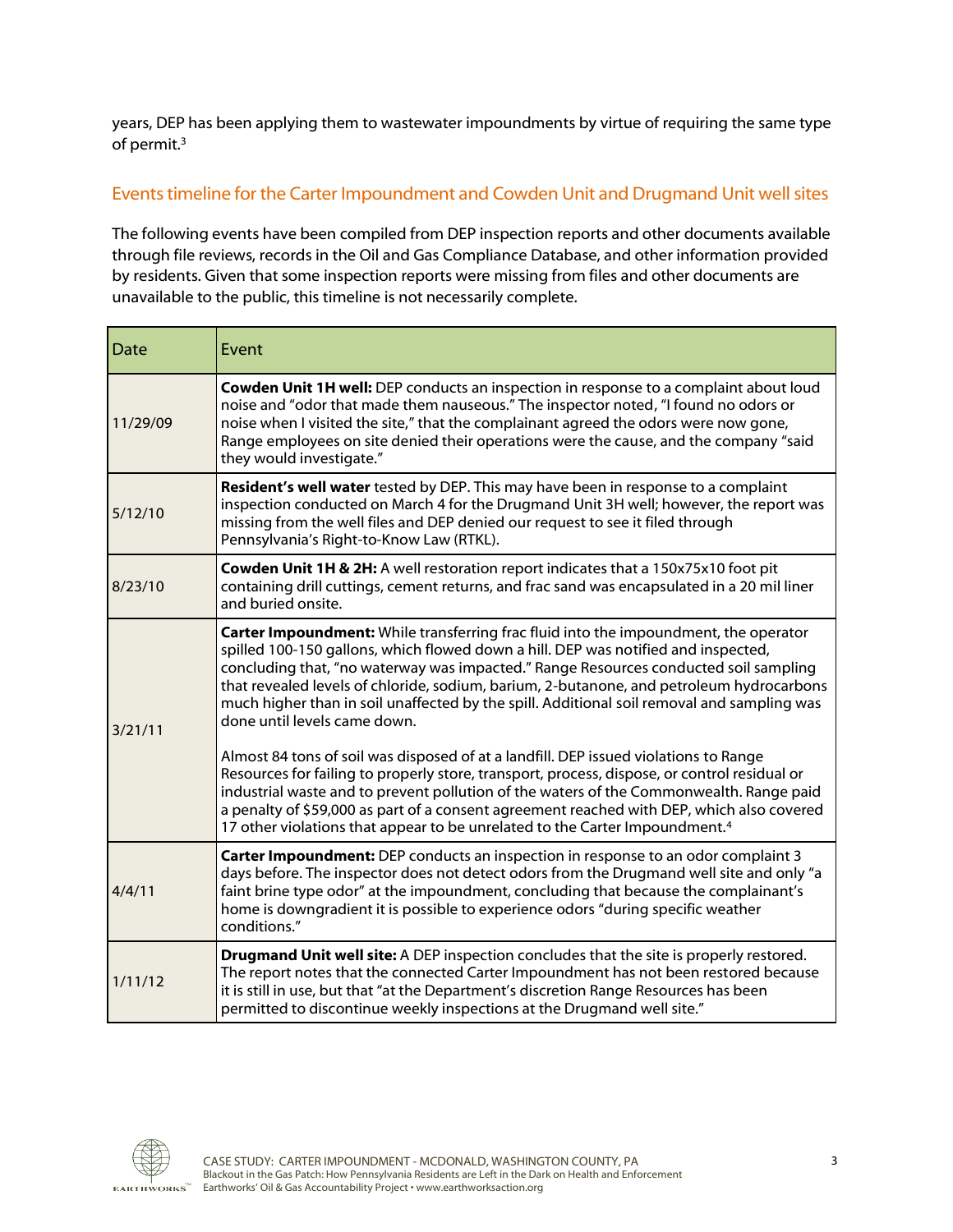| 6/13/12 | Carter Impoundment: DEP conducts an inspection in response to a complaint about<br>constant truck traffic and improper use of the impoundment without a waste management<br>permit. Inspector notes that Range doesn't have that permit but has an OG71 waste<br>management waiver from 2011 for chemical treatment of wastewater-and that a Range<br>employee assured him that the impoundment is permitted to accept oil and gas waste.                                                                                                                                   |
|---------|-----------------------------------------------------------------------------------------------------------------------------------------------------------------------------------------------------------------------------------------------------------------------------------------------------------------------------------------------------------------------------------------------------------------------------------------------------------------------------------------------------------------------------------------------------------------------------|
| 7/9/12  | Cowden Unit & Drugmand Unit well sites: DEP conducts an inspection in response to a<br>complaint from 18 days prior that the "run-off controls installed from the original<br>complaint were no longer working and that there is now erosion on the property."<br>Inspector concludes that the silt sock designed to prevent run-off is breached during heavy<br>storms and is now degraded and that the operator was asked to provide DEP with drainage<br>flow calculations.                                                                                              |
| 7/20/12 | Cowden Unit & Drugmand Unit well sites: DEP conducts an inspection in response to a<br>complaint that sediment was running into a stream, noting that the water was clear above<br>the well site's cross-drain, but that a neighbor also had a discharge pipe going in the<br>stream that might be the cause.                                                                                                                                                                                                                                                               |
| 8/13/12 | Cowden Unit & Drugmand Unit well sites: DEP conducts an inspection in response to "an<br>on-going complaint in which a cross-drain is concentrating flow and is discharging onto<br>the complainant's property." Inspector concludes that the operator is taking some<br>voluntary measures to address the problem, but DEP can't issue a violation because the<br>operator "properly obtained an ESCGP[Erosion and Sedimentation Control] permit through<br>the Department and utilized E&S [Erosion and Sedimentation] controls and BMPs [Best<br>Management Practices]." |
|         | Also noted is the complainant's request that the cross-drain be moved, but "there is no<br>vehicle for the Department to force the operator to do so," that stormwater had always<br>drained near the home anyway, and the complaint "is considered to be closed at this time."<br>A Range Resources engineering report submitted to DEP in August concludes that while<br>"the construction has created a situation where historical sheet flowis now<br>concentratedthe additional aggregate surface installeddoes not increase the runoff."                              |
| 9/7/12  | <b>Carter Impoundment:</b> DEP complaint records note that "Complainant's property is<br>directly below the fracking pond of the Carter Impoundment and Cowden well. An<br>overflow pipe is 10' from property line and is causing property damage as a result of not<br>using best management practices. Complainant states that the Twp [Township] engineer<br>was on site and admitted that the project was not done correctly." The complaint records<br>do not include the date of or any information on a DEP response.                                                |
| 9/12/12 | Drugmand Unit well site and Carter Impoundment: DEP inspector responds to a<br>complaint from five days before about frogs dying nearby and strong odors. The inspector<br>doesn't detect odors and concludes the frog deaths were due to recent chlorination of the<br>complainant's swimming pool. He also inspects erosion near the well site following<br>complaints, concluding that it's due to the complainant's clearing and raking of vegetation<br>around his property and compacted ATV trails.                                                                  |
| 10/2/12 | Carter Impoundment: A DEP inspector is onsite to investigate odor problems, stating in a<br>report that there was a faint odor and a reddish scum/foamy material on the<br>impoundment.                                                                                                                                                                                                                                                                                                                                                                                     |
| 12/3/12 | Carter Impoundment: A DEP inspector responds to an odor complaint from two days<br>prior, finding erosion at the site but no odors and noting that work was underway<br>involving the secondary containment systems (for spills and leaks) around storage tanks,<br>which had recently been emptied.                                                                                                                                                                                                                                                                        |

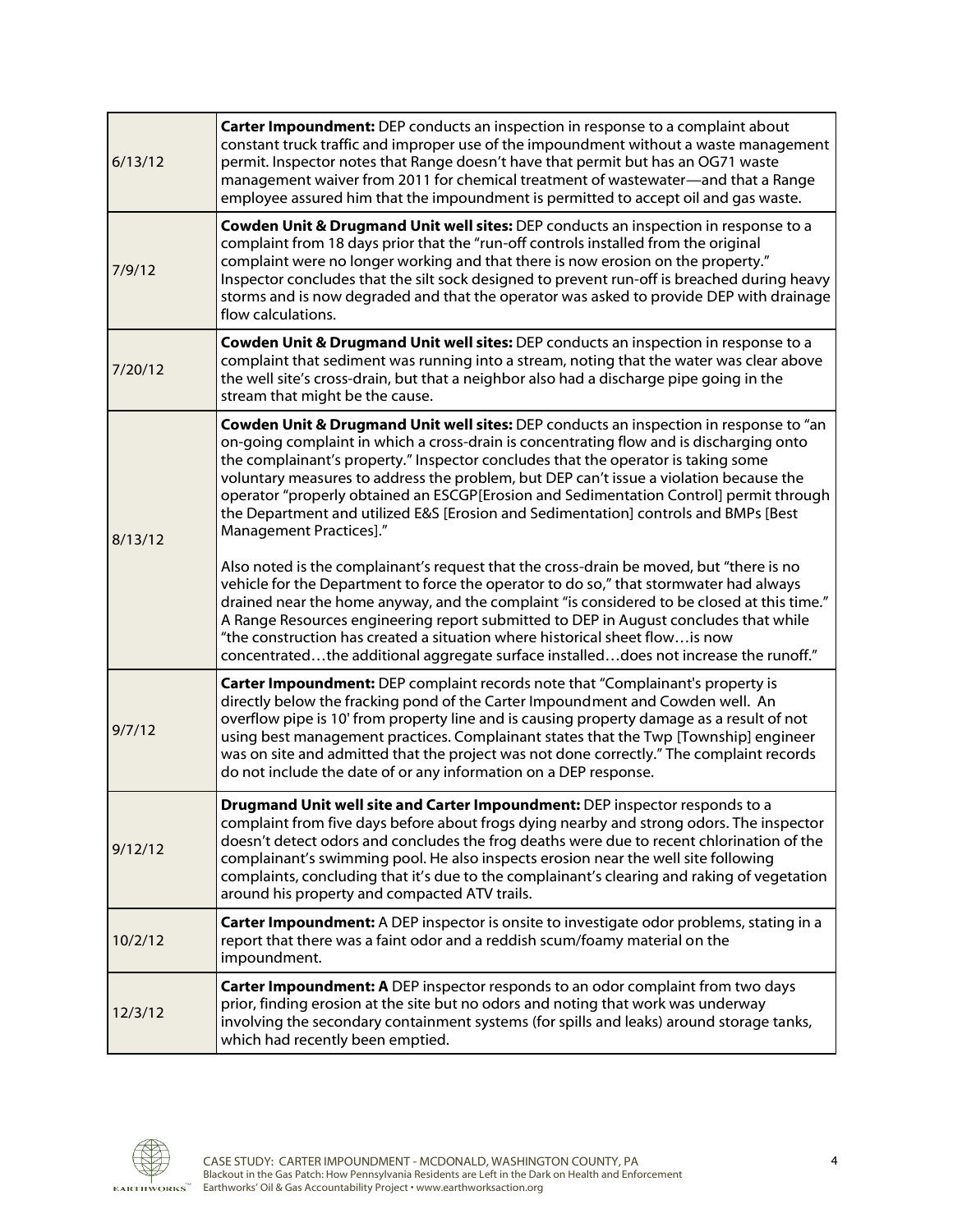| 12/13/12 | Carter Impoundment: DEP conducts an inspection following notification by a "concerned<br>citizen/complainant alleging that Range Resources has a release/spill." The inspection<br>report notes that 20 roll off boxes were onsite and soil removal was underway, and<br>reiterates Range's assertion that they conducted routine "surveillance samples"<br>underneath the tank containment liner and discovered the soil was contaminated.<br>The inspector concluded there was no evidence of a spill but that perhaps "little<br>drips/spills" from hoses and valves had become concentrated in the soil and that ice melt<br>used at the site was the reason for the high chloride levels. No violations were issued. In a<br>March 2013 letter to DEP, Range confirms that "a series of activities" related to the cleaning<br>and removal of tanks had taken place but that "there is no obvious explanation for the<br>elevated readings observed" in the soil.                                  |
|----------|---------------------------------------------------------------------------------------------------------------------------------------------------------------------------------------------------------------------------------------------------------------------------------------------------------------------------------------------------------------------------------------------------------------------------------------------------------------------------------------------------------------------------------------------------------------------------------------------------------------------------------------------------------------------------------------------------------------------------------------------------------------------------------------------------------------------------------------------------------------------------------------------------------------------------------------------------------------------------------------------------------|
| 2/21/13  | Carter Impoundment: DEP conducts a complaint inspection and samples water from a<br>homeowner's spring, noting that it is shallow and "surface water was runninginto the<br>drinking water."                                                                                                                                                                                                                                                                                                                                                                                                                                                                                                                                                                                                                                                                                                                                                                                                            |
| 3/18/13  | Carter Impoundment: DEP conducts a complaint inspection; the report notes a review of<br>water samples taken in February and concludes, "gas drilling activities did not affect the<br>water quality."                                                                                                                                                                                                                                                                                                                                                                                                                                                                                                                                                                                                                                                                                                                                                                                                  |
| 4/11/13  | Carter Impoundment: A DEP complaint record notes "Caller is reporting a strong odor<br>that is coming from the fracking pond that is approximately 200 yards from their<br>residence." The DEP response notes, "No off site odors were observed. There was a slight<br>petroleum/grease odor on the Southern side of the impoundment."                                                                                                                                                                                                                                                                                                                                                                                                                                                                                                                                                                                                                                                                  |
| 6/17/13  | Carter Impoundment: A DEP complaint record notes that the complainant has for a few<br>years "noticed on/off odor + discolor in well water. Suspect nearby drilling and/or Carter<br>impoundment may be cause." The DEP response notes state that water samples taken on<br>6/19/13 are "comparible [sic] to the pre drill samples on 9/11/09. At this time, the<br>Department's investigation does not indicate that gas well activities have impacted your<br>water supply."                                                                                                                                                                                                                                                                                                                                                                                                                                                                                                                          |
| 8/2/13   | Carter Impoundment: A DEP complaint record references a National Response Center<br>(NRC) report that, "Caller reported that a strong chemical odor is coming from a facility."<br>According to notes on a DEP response the same day, "No offsite odors were detectedThe<br>liner of the Carter Impoundment is currently being [sic] of residues from the storage of re-<br>use water. Fresh potable water is being brought onto site via a tanker truck and is being<br>utilized to pressure wash the sides of the impoundment. The remaining material (water<br>mixed with solids) is being put into staged tankstrucks are hauling the material from the<br>tanks daily to two other sitesfor further re-use. Faint and intermittent odors were<br>detectable when standing next to the impoundment along with some emission odors from<br>the diesel vehicles. The operator has installed air monitors around the impoundment-<br>analysis is not yet available but has been requested for review." |

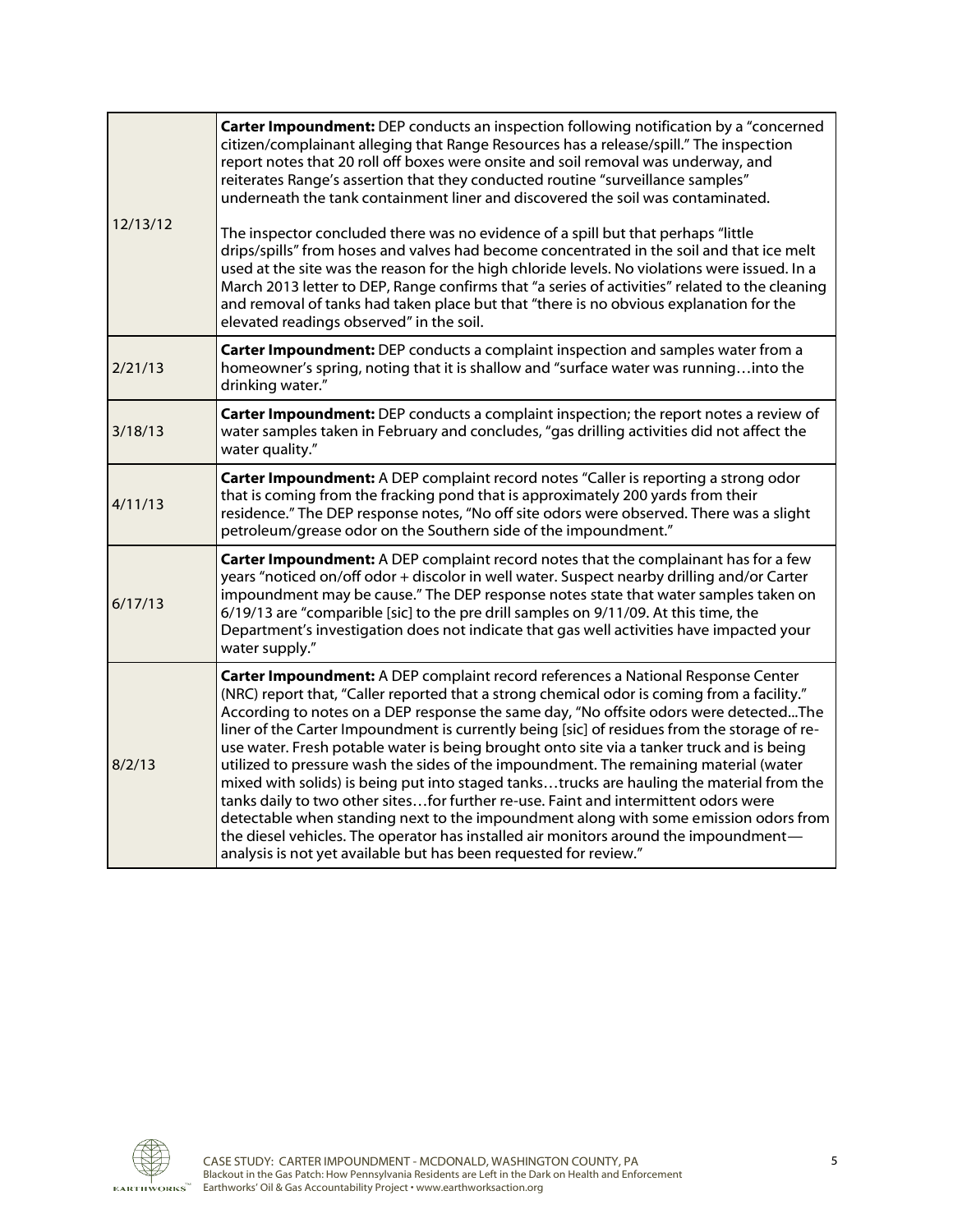| Late 2013-<br>2014 | Carter Impoundment: In large part due to continual pressure from local residents, Mt.<br>Pleasant Township brought zoning violations against Range Resources and the<br>impoundment was completely drained. <sup>5</sup> In May 2014, steel containers used to hold<br>radioactive material appear at the site. <sup>6</sup> A few weeks later, a West Virginia landfill rejects<br>waste from the impoundment because of high radioactivity levels. <sup>7</sup> In August 2014, media<br>reports indicated that a Michigan landfill took the radioactive waste from Range Resources<br>operations in Washington County, including the load rejected by West Virginia. <sup>8</sup> |
|--------------------|--------------------------------------------------------------------------------------------------------------------------------------------------------------------------------------------------------------------------------------------------------------------------------------------------------------------------------------------------------------------------------------------------------------------------------------------------------------------------------------------------------------------------------------------------------------------------------------------------------------------------------------------------------------------------------------|
|                    | DEP denies a resident's Right-to-Know Law request for inspection reports and soil and air<br>test results related to recent work at the impoundment, citing an exception in the law for<br>"non-criminal investigations." In August 2014, DEP determined that groundwater and soil<br>had been contaminated by operations at three other Range Resources impoundments in<br>Washington County. <sup>9</sup> However, the current status of DEP actions related to the Carter<br>facility remains unclear.                                                                                                                                                                            |

#### A Clear Source of Pollution

DEP inspection records and reports indicate that the Carter Impoundment has caused problems for nearby residents. According to DEP's Environment Facility Application Compliance Tracking System (eFACTS) database, 10 out of 18 inspections conducted at the Carter Impoundment between March 2011 and May 2014 were the result of complaints, two were follow-up inspections to complaint inspections, and two were in response to an incident or event.<sup>10</sup> In addition, DEP conducted three routine inspections and one compliance evaluation. 11

According to the DEP natural gas emissions inventory, in both 2011 and 2012, the Cowden Unit and Drugmand sites released volatile organic compounds (VOCs) from tanks and fugitive emissions from well infrastructure. (Emissions levels in earlier years can't be determined due to lack of DEP data). The Carter Impoundment may also have contributed to air pollution, as truck traffic increased and volume of waste stored grew over time. In addition, the impoundment may have released VOCs, which according to a DEP study were detected near another active fracking wastewater impoundment in Washington County.<sup>12</sup>

Earthworks conducted air canister testing at homes near the Cowden and Drugmand well sites and Carter Impoundment In October 2011, May 2012, and August 2013. The largest number of VOCs (13) were detected in the 2011 air samples, despite being done at a time when emissions from wells were not likely to not have been highest (i.e., after drilling and completion had occurred).

Of the 13 VOCs, 11 were the same as those detected by DEP in air samples at a different fracking wastewater impoundment in Washington County.<sup>13</sup> In addition, the health symptoms reported by residents around that time matched the scientifically established health effects of the detected chemicals. In particular, sinus and respiratory symptoms are associated with the detected chemicals benzene, 2- butanone, chloromethane, ethylbenzene, freon 12, freon 113, methylene chloride, tetrachloroethylene, toluene, 1,2,4-Trimethylbenzene, and xylene.<sup>14</sup>

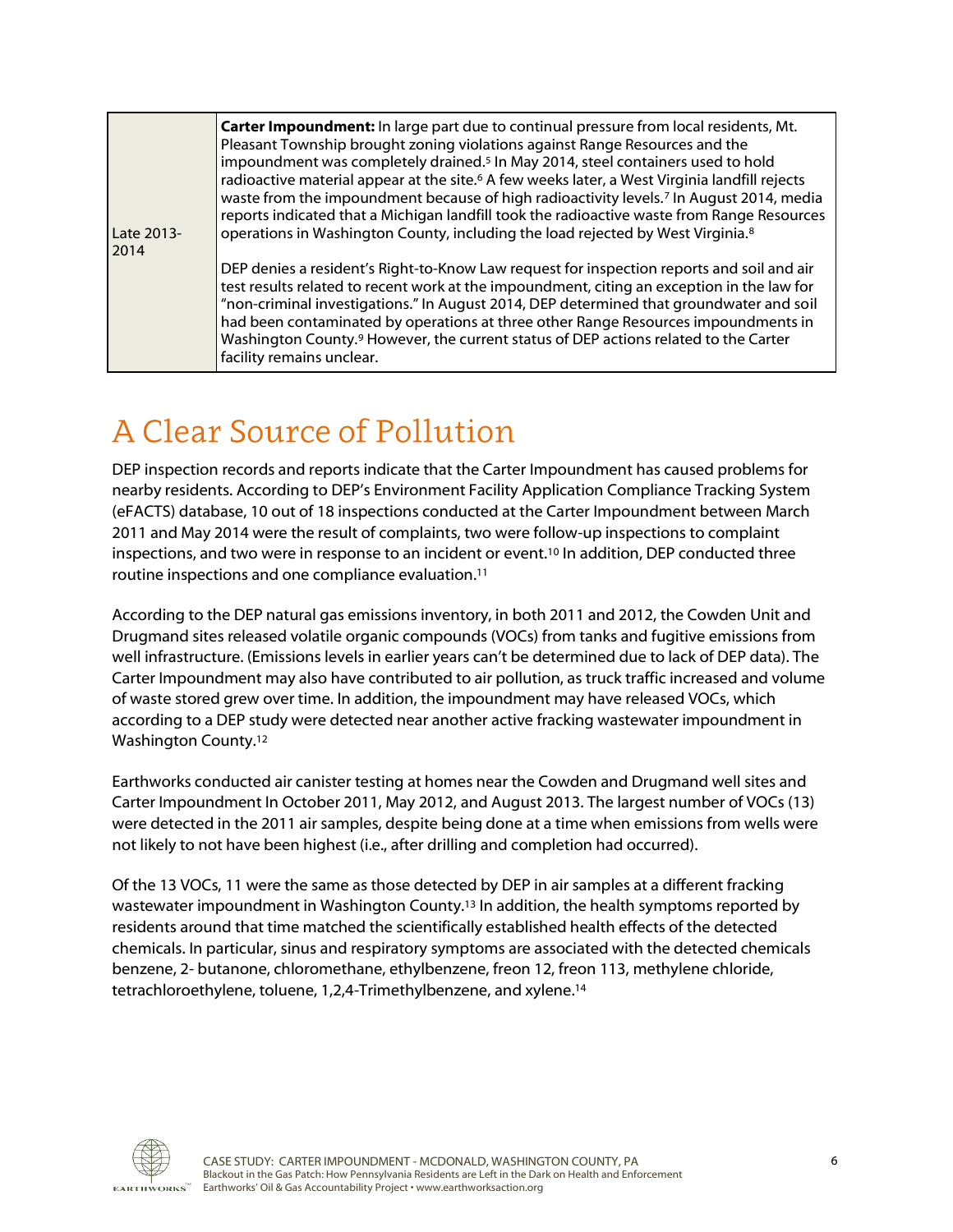

The area where Range Resources proposes to build a tank farm for waste treatment to replace the Carter Impoundment. Homes in this neighborhood are already surrounded by multiple wells, a compressor station, a gas processing facility, and an impoundment. Photo by Robert M. Donnan

#### **A WASTE SHELL GAME**

In 2013, Range Resources made an offer to the Mt. Pleasant Township Board of Supervisors: retract all notices of violation pertaining to four local impoundments and the company will close the Carter Impoundment and convert the Nancy Stewart waste impoundment into an aboveground wastewater tank facility.<sup>15</sup> Although the Supervisors rejected this "quid pro quo" approach to waste management, two months later they approved a conditional use permit for the tank facility.<sup>16</sup>

Prior to the vote, Earthworks and other environmental organizations sent a letter to the Supervisors and zoning board members urging them to deny the tank facility permit.<sup>17</sup> We argued that the facility would violate the Township zoning laws for the very same reasons that the Carter and other impoundments had: the allowance of an industrial facility in an area zoned for agricultural and residential purposes. In addition, Range had not demonstrated that it could meet the environmental, health, and safety requirements to obtain a state waste management permit for the tank farm—perhaps because the company is currently suing DEP over the permit requirements.<sup>18</sup>

There is also reason to believe that a new industrial facility would worsen environmental and health conditions in the area. According to DEP databases, there are three compressor stations and more than 60 unconventional gas wells already drilled or permitted within two miles of the proposed tank farm site. Air quality tests conducted by DEP and Earthworks at nearby homes detected several chemicals, such as benzene, toluene, chloromethane, methylene chloride, and chlorofluorocarbon (CFC) <sup>11.</sup>

In recent years, events in the area have included an uncontrolled gas release, a tank fire, blowdowns, frequent venting, spills, improper waste management, and soil erosion. Most telling is that residents living in the neighborhood near the potential waste tank site have reported severe odors and noise and health problems such as eye and throat irritation, breathing difficulties, and headaches.